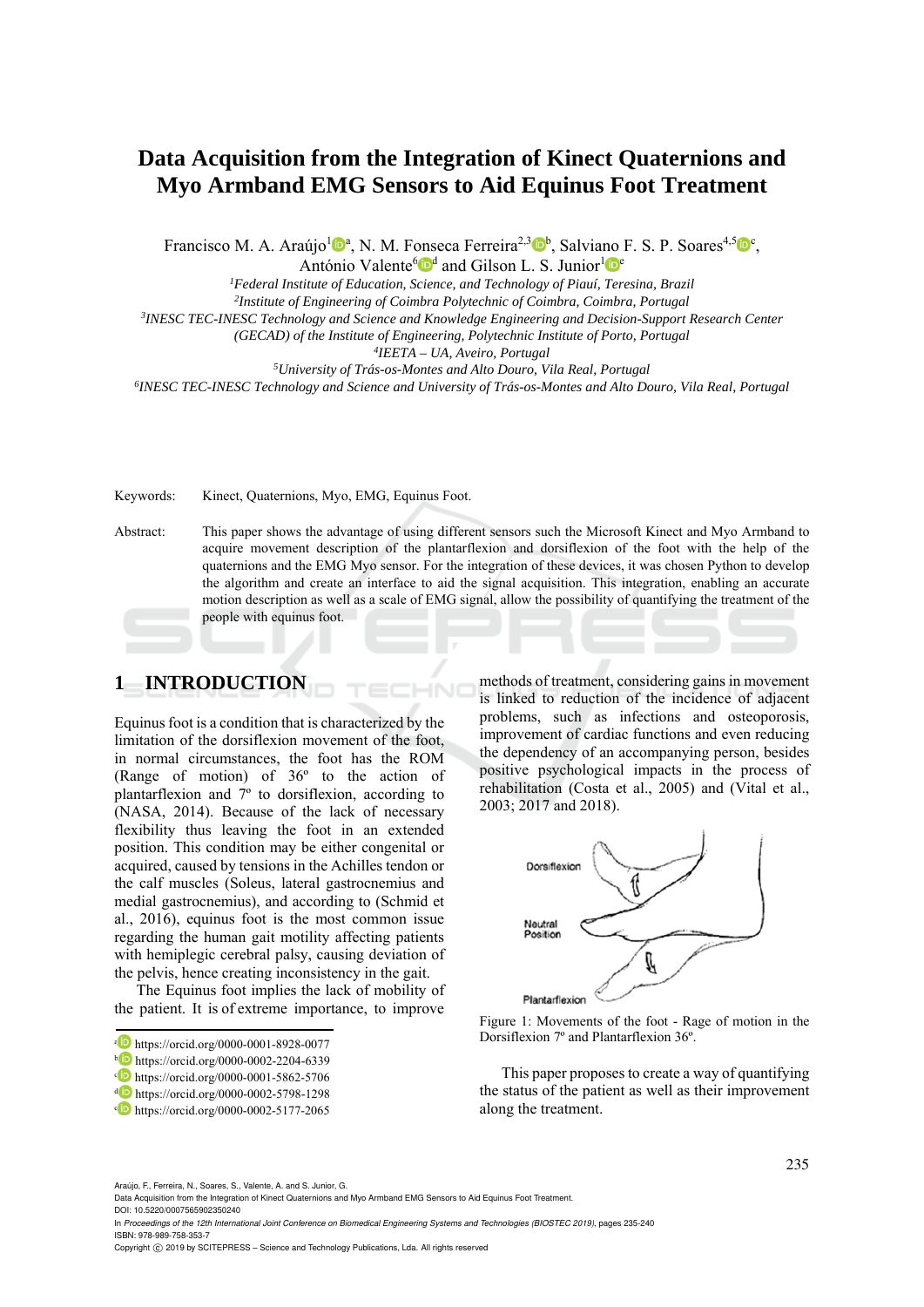BIODEVICES 2019 - 12th International Conference on Biomedical Electronics and Devices

### **1.1 Rotation and Translation Methods**

There are many methods of describing the translation and rotation of a rigid body, among those, we shall briefly explain some of them as well as the reason we chose quaternions over the others. According to (Kenwright, 2012), the most used method of representations is the Euler-Angles, used to representing the orientation and translation through three angels possessing orthogonal axes (x, y, and z) we can achieve twelve combinations of sets of angles, and to work with angles we have to convert them into matrices. And while they are of easy comprehension, they suffer from the disadvantage of the angles changing by up to  $2\pi$  radians, another problem is the Euler coordinates are not precise when interpolating near the Gimbal's Lock, which occurs when two sets of axes are aligned, turning them, in that moment in the same axis.

In the case of matrices, even though it is a more straightforward subject that students have early contact with, we have as the main problem the time to processes the amount of data, and the difficulty in visualizing in which axis, the rotation, and the angle.

## **1.2 Quaternions**

Quaternions are hypercomplex numbers belonging to the numerical set  $\mathbb H$ , isomorphic to numbers in the numerical set  $\mathbb{R}^4$ . Such as complex number quaternions are defined by possessing both real and imaginary part, wherein real coefficients multiplied by components form the imaginary part:  $\hat{i}$ ,  $\hat{j}$ ,  $\hat{k}$ . They are represented by the equation:

$$
\hat{q} = q_0 + q_1 \hat{\imath} + q_2 \hat{\jmath} + q_3 \hat{k} \tag{1}
$$

Another representation is  $\hat{q} = (S + \vec{V})$ , where S represents the real part and V represents the imaginary part, when  $q_0$  equals to zero we will call it pure quaternion, since it has just imaginary parts.

The operations of quaternions are responsible for rotation and translation. To rotate a pure quaternion  $\hat{v}$  to an also pure quaternion  $\hat{w}$  that have to use operator  $|\hat{q}|$ . And we also have to know the concept of a conjugate of a quaternion (Adorno, 2017):

Conjugate of a quaternion is defined as its real part minus the imaginary part.

$$
\widehat{|q|} = \text{Re}(\hat{q}) - \text{Im}(\hat{q}) \tag{2}
$$

So, the rotation will be represented by:

$$
T = \hat{v} \rightarrow \widehat{|q|} \rightarrow \widehat{w} \tag{3}
$$

$$
\hat{v} = \begin{bmatrix} 0 \\ 1 \\ 1 \end{bmatrix}, \quad \hat{v} = \hat{j} + \hat{k} \qquad |\hat{q}| = \hat{k} = 1 \tag{4}
$$

$$
\widehat{w} = \widehat{q}\widehat{v}\widehat{q}^* = \widehat{k}(\widehat{j} + \widehat{j})(-\widehat{k}) = -\widehat{j} + \widehat{k} \tag{5}
$$



Figure 2: Quaternion rotation, rotation the quaternion v to the quaternion w.

## **2 MATERIALS AND METHODS**

### **2.1 The Myo Armband**

The Myo armband is a wearables gesture and motion control (Żorski and Pałys, 2016) that enables the user to control device such as computer, tablets and phones and it composed by nice axis-IMU with threeaxis gyroscope, three-axis accelerometer, three-axis magnetometer, and eight EMG sensors, those sensor allow the Myo Armband to track gestures of the user through electrical signal.



Figure 3: Myo armband - EMG sensors numbered from 1 to 8.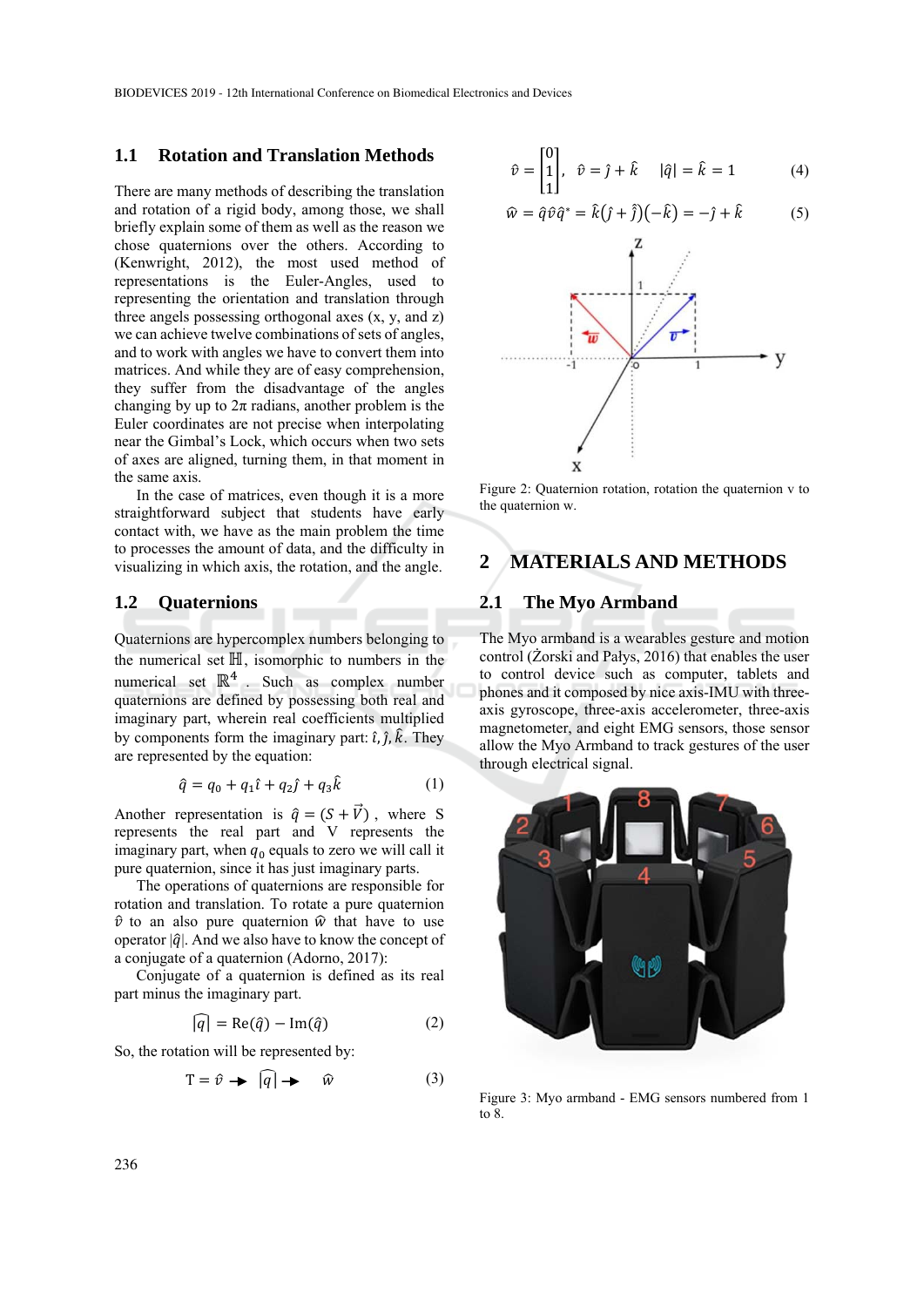#### **2.1.1 EMG Signals**

In this experiment, the Myo is used in the leg, and we are using the EMG sensors to record data from the muscles responsible for the plantar and dorsiflexion movement.

The EMG sensors measure electromyographic signals, and this method consists of a non-evasive technique that measures the electrical signals produced by the muscles during their contraction and relaxation, this technique was chosen because it performs the measurement directly in the muscles to be studied, both voluntary and will be recognized.



Figure 4: Optimal placement of the EMG sensors – 36 medial gastrocnemius, 37-lateral gastrocnemius, 38-Soleus and 39-Tibialis anterior.

Regarding the placement of the Myo Armband, according to (Florimond, 2010) the best position to place the sensors are in the muscles tibialis anterior, soleus, medial gastrocnemius and lateral gastrocnemius (Figure 4).

To control the test using Myo, we created an interface to simplify the acquisition of data stipulation a time of 1 minute, 30 seconds or 5 seconds, in the analysis done in this paper we used the time of 5 seconds. (Micael et al., 2013) and (Dias et al., 2014).

#### **2.2 Microsoft Kinect**

The Microsoft Kinect was firstly launched in 2011, and it brought a new way of playing video games, the user is now able to play without having to hold any peripherical device. According to (Pagliari et al., 2014), Kinect is a device that enables motion capture, among one of the advantages that Kinect brigs are official libraries and SDKs (Software Development Kit) which allow researchers to contribute to this technology. In this paper, we are using the SDK 2.0 published at 10/21/2014.



Figure 5: Representation of the interface Myo-Kinect.

The motion analysis nowadays is a field of interest among a variety of areas, and for medical application as well. The Microsoft Kinect, according to (Kalkbrenner et al., 2014) can be used in the evaluation of patient activity, posture as well as gesture recognition. Including 3D depth sensor and an optical camera, can be used to analyse angles and movement, enabling the acquisition of depth and even of quaternions in any given joint, the sequences of joints captured by the Kinect are shown in Figure 5.

Initially, we researched ways to extract data from Kinect and found some applications developed in Python,  $C \#$  and  $C +\frac{1}{2}$  languages. It was decided to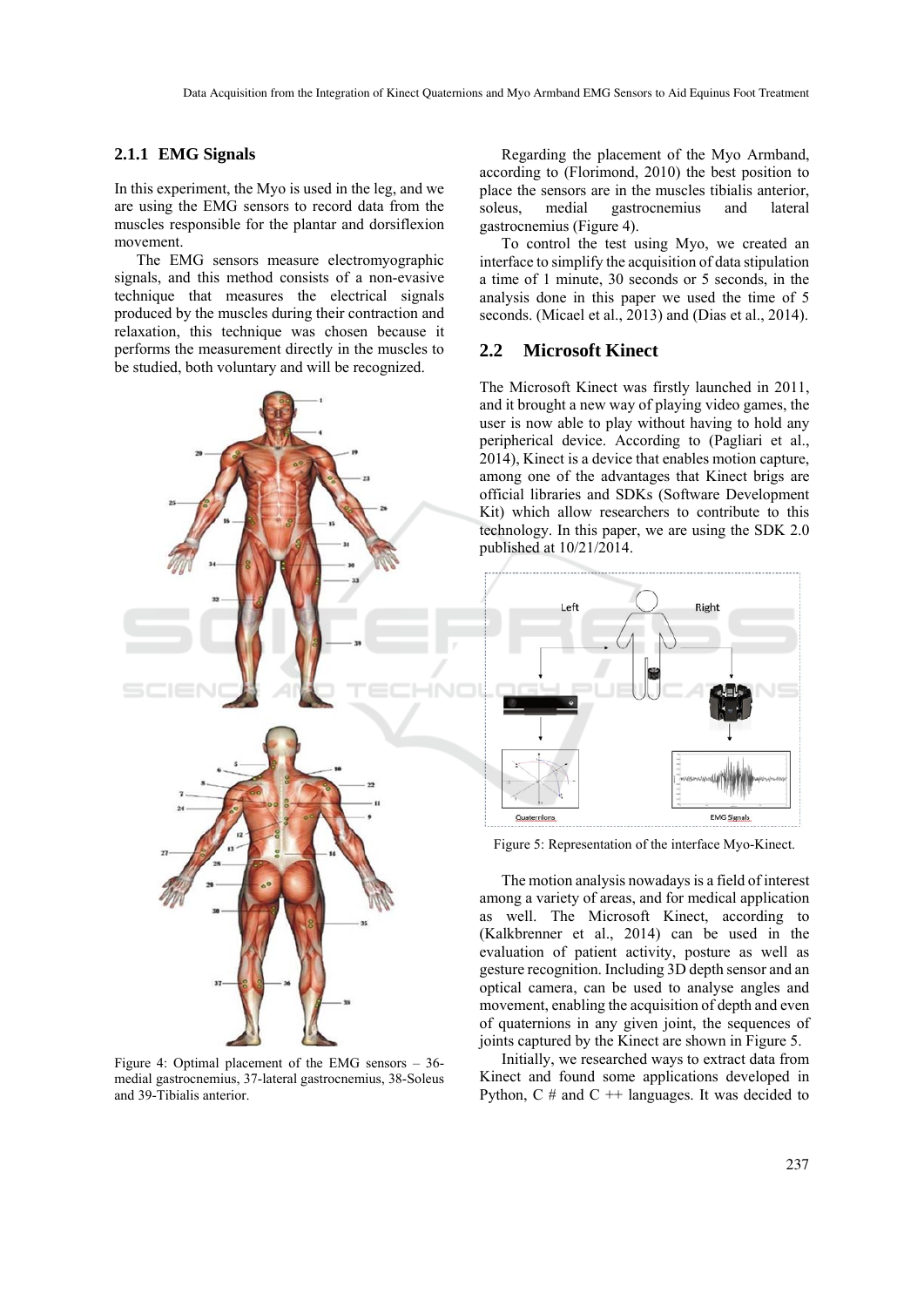use python using the library PyKinect2 due to its easy manipulation and quick configuration.



Figure 6: Sequences of joints captured by the Kinect.

After choosing the language and the application for Kinect, it was studied its operation of to extract data of position and rotation of each joint of the body read by Kinect along with the results of Myo (Figure 6).

## **3 RESULTS AND DISCUSSIONS**

The capture of the quaternions is obtained by the motion capture of the Microsoft Kinect, while the subject, starting of the total plantarflexion (Figure 6) going to the total dorsiflexion., it is important to emphasize that the foot must be positioned as perpendicular as possible to the Kinect, the quaternions response is a 3D graphic and the unit used by the library we are using is in meters. And aiming integration with Myo armband, it is essential to set a correct position of the EMG sensor, sensor enumerated from 1 to 8.



Figure 7: Motion capture of Kinect.



Figure 8: Representation of data – 3: soleus, 1 and 2: lateral gastrocnemius and 4: Tibialis anterior.

The EMG sensor 4 is representing data from the muscle tibialis anterior, sensor 5 serves the muscle soleus, sensor 3 and 4 are representing the medial gastrocnemius while the sensor 1 and 2 the lateral gastrocnemius. And for the results of the Kinect, we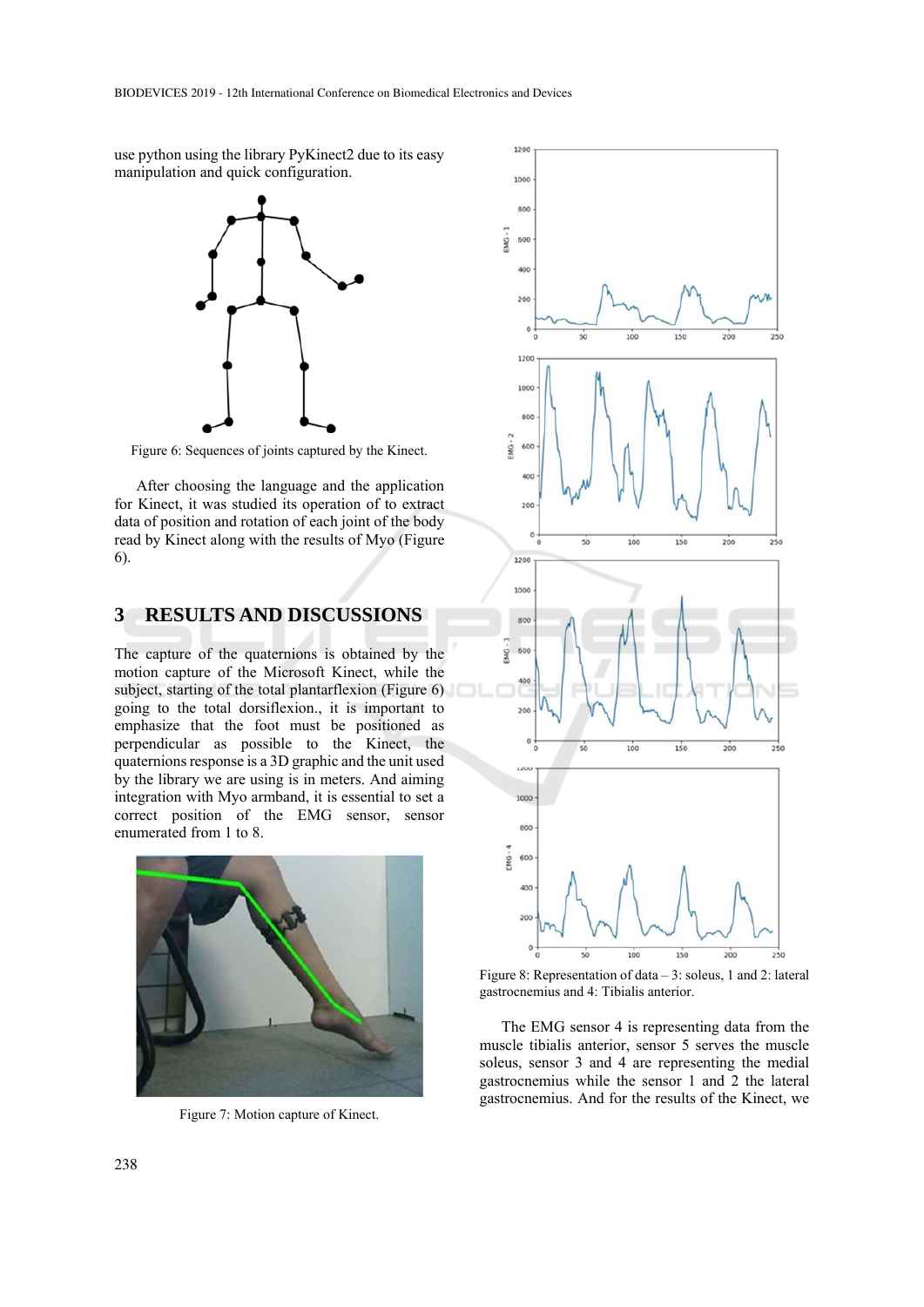find this- graphic (Figure 10) representing the movement of the right foot joint, with the frequency of 30 Hz and 30fps and full HD camera. And we have the graphic of the motion in the axes X, Y, and Z showing in Figure 8.



Figure 9: Representation of data –7 and 8 medial gastrocnemius.

Since quaternions can be generated both using kinect or using third part sensor such as IMU sensors, Żorski and Pałys, (2016) prove that the quaternions generate by the Kinect and IMU sensors in the Myo armband are similar, however they notice limitation in the IMU sensor resulting in a range of 70 – 80% of recognition of the gestures.

The IMU sensor were not used in this work because the gesture recognition it is built just for arms, however the EMG signal is possible to read even if it is not assigned to any gesture, and since the equinus foot has the characteristic of decreasing the intensity of the electromyographic signal, the improvement of the patient can be quantified by the increase of the read signal.

#### Quarterions Right Ankle



Figure 10: The trajectory of the right foot using the motion capture features of the Microsoft Kinect.

## **4 CONCLUSION**

This paper proposed to integrate the motion capture features of Microsoft Kinect and the EMG sensors of the Myo Armband, and even though the Myo was not designed to be used in the leg and nonetheless this device is not primarily used to capture motion of the leg, the EMG sensor proved useful to bring a satisfactory accuracy, but in one hand there is the quality of the signal of the Myo EMG in the other hand there is the difficulty to apply any unit to its meseuramnets, so even though they show what occurs during the movement and it is possible to compere the results among them it was not possible to assign any unit.

Regarding the treatment of equinus foot with the integration of this two devices, thanks to the smoothness of the results of quaternions and the scale that we can acquire from the EMG sensor we can both describe the movement with accuracy and quantify the improvement of the patient.